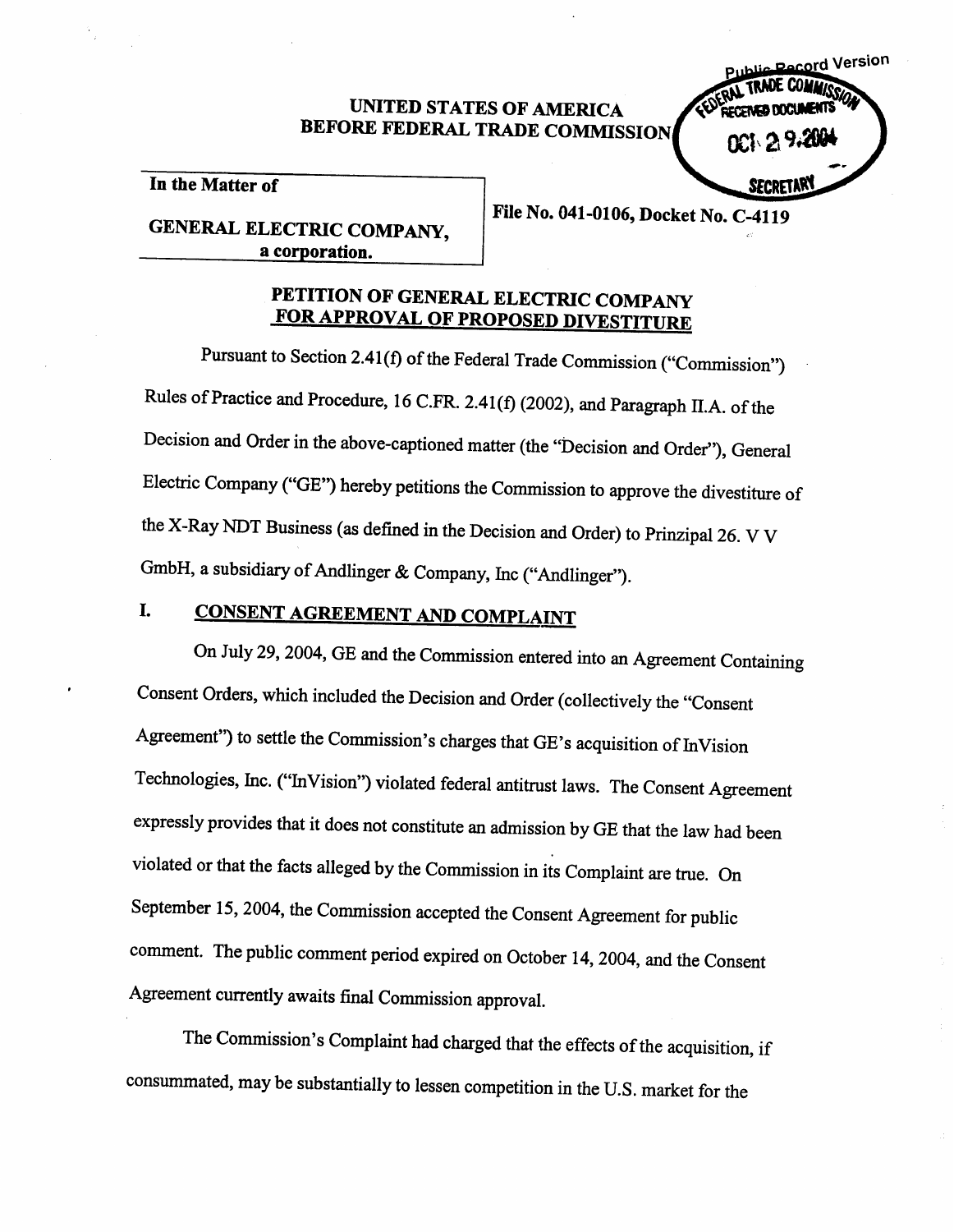research, development, manufactue and sale of standard x-ray cabinets, ADR-capable xray systems, and high-energy x-ray generators. Section II of the Decision and Order requires that, no later than six months from the date GE executed the Consent Agreement, GE shall divest the X-Ray NDT Business. Such a transaction must receive the prior approval of the Commission.

This Petition describes the principal terms of the agreement by which GE proposes to divest the X-Ray NDT Business to Andlinger after GE completes its acquisition of InVision and explains why that agreement satisfies the purposes of the Decision and Order.

# II. CURRENT STATUS OF GE'S ACQUISITION OF INVISION

Among the closing conditions of the GE-InVision Agreement and Plan of Merger is a requirement that there not be any pending or theatened investigation by a governental authority for the purose of imposing criminal sanctions or material penalties or fines on the company. GE has not yet consummated its acquisition of InVision because on July 30 2004, InVision anounced that it been informed that the Deparment of Justice and the Securties and Exchange Commission may commence an investigation of InVision with respect to possible violations of the Foreign Corrupt Practices Act based upon InVision's voluntary disclosure of certain possible offers of improper payments by distributors in connection with foreign sales activities. See In Vision Press Release, In Vision Technologies Anounces Internal Investigation; Investigation Could Impact Acquisition of InVision by General Electric, available at http://investor.invision-tech.com/ReleaseDetail.cfm?ReleaseID=140716.

In connection with InVision's announcement, GE issued a press release stating that it "continues to want to conclude the acquisition and is hopeful that this matter wil

 $\overline{2}$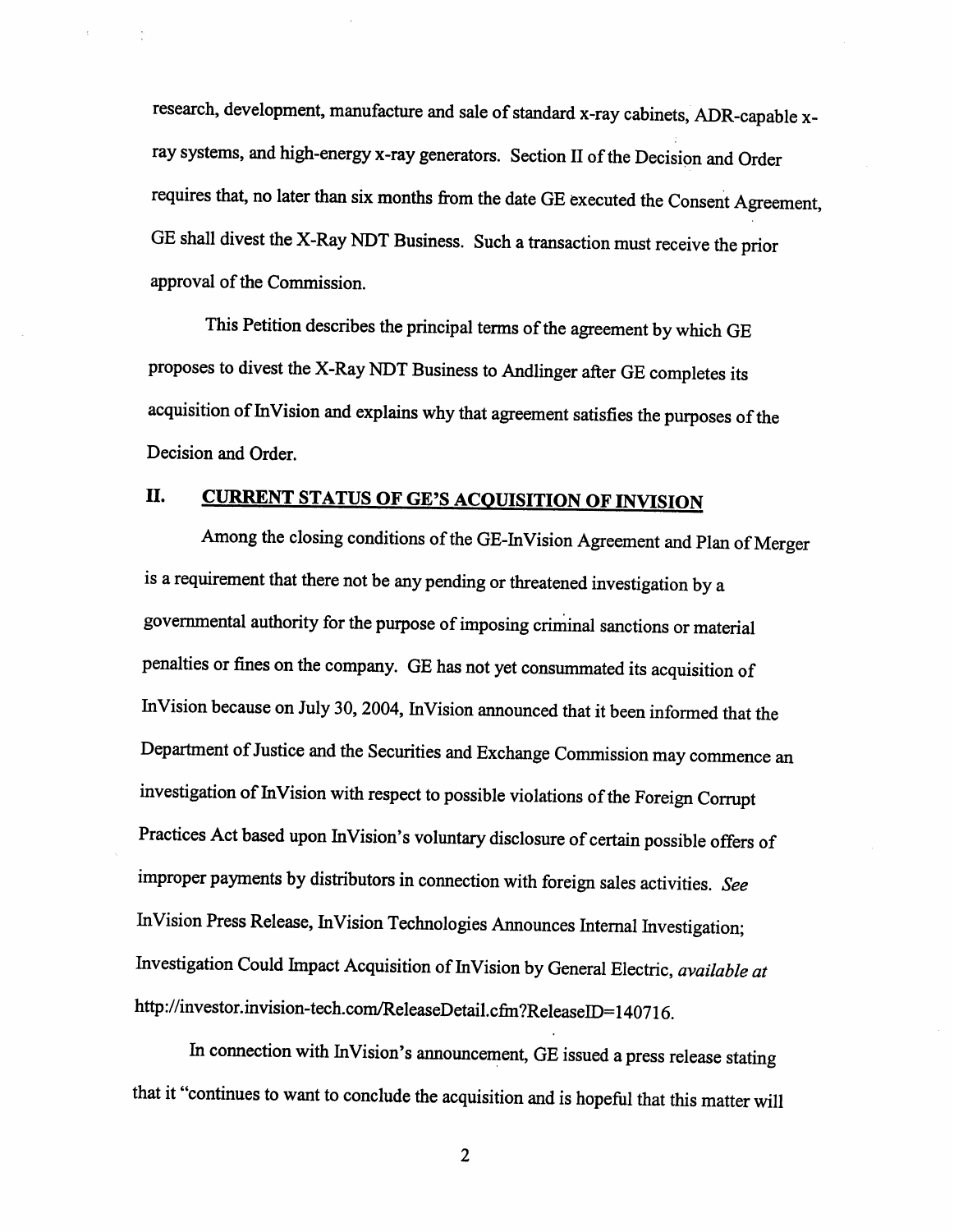be resolved." GE Press Release, Statement regarding InVision Voluntary Disclosure, available at http://www.ge.com/cgi-bin/cnn-

storydisplay\_nu.cgi?story=/www/bw/webbox/bw.073004/242124579.htm.

Notwithstanding InVision's announcement, and as described in detail in GE's compliance reports submitted pursuant to the Agreement Containing Consent Orders, GE has continued to prepare to comply with the Consent Agreement by divesting the X-Ray NDT Business following an acquisition of InVision.

## III. THE TRANSACTION DOCUMENTS

GE and Andlinger have reached an agreement for the divestiture of the X-Ray NDT Business, subject to the approval of the Commission and other foreign competition authorities. The agreement is embodied in a Share Purchase Agreement (the "Agreement"). A copy of that Agreement and its attachments, exhibits and schedules (the "Transaction Documents") is attached to this Application as Confidential Appendix A.

GE requests that the Transaction Documents and other information provided in Confidential Appendix A be treated by the Commission as strictly confidential and not be made available to the public. Confidential Appendix A contains commercially and competitively sensitive information relating to the divestitue of the X-Ray NDT Business. Disclosure of the information contained in the Confidential Appendix to the public may prejudice GE and Andlinger and may negatively affect GE's ability to comply with the Consent Agreement. GE requests that the Commission inform it immediately if the Commission will not treat the accompanying Appendix A as confidential so that GE may seek appropriate relief.

3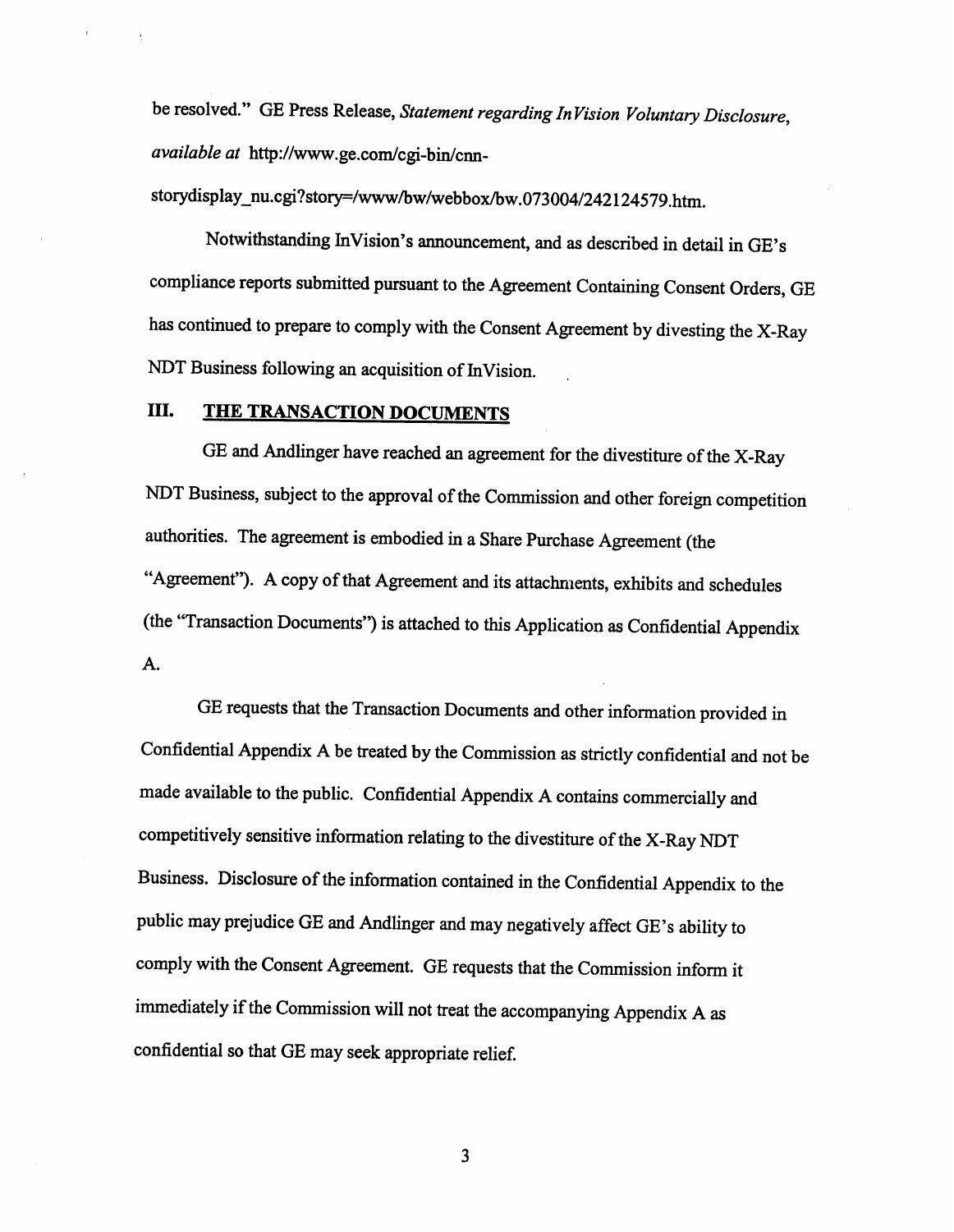The terms of the Transaction Documents comply with and satisfy the purposes of the Decision and Order. Pursuant to the Agreement, GE will sell the X-Ray NDT Business, as that term is defined in the Decision and Order. See Agreement  $\S$ § 2.1, 2.4,  $3.2.$ 

## IV. THE PROPOSED ACOUIRER

#### A. **Background and Relevant Experience**

Andlinger is a private investment and management firm with offices in the United States in Europe. Andlinger has acquired over 100 companes in North America and Europe over the past 25 years. Andlinger's experienced team of management and investment professionals has a proven track record of helping companies in a wide variety of business sectors grow, expand, and improve by providing strategic and operational guidance. Andlinger's current investment portfolio includes:

- AgCert: a supplier of greenhouse gas emission-reduction credits to industries that must comply with climate change legislation anywhere in the world
- MCE: engineering, facilities management, industrial services  $\bullet$
- CyberAlert: internet monitoring services
- Ethox Corp.: designer, manufacturer and sterilizer of disposable medical products
- Global Graphics: developer of commercial graphic image software  $\bullet$
- Lantran Technologies: digital color proof printing systems
- Leobersdorfer Maschinenfabrik AG: manufacturer of high-pressure piston compressors for industrial and energy applications
- Primus: manufacturer of a complete line of industrial washing machines
- Proterion Corporation: manufacturer of high-precision scientific instruments for measurement of physical properties and molecular characterization
- R.H. Burton Company: opthalmic equipment manufacturing and servicing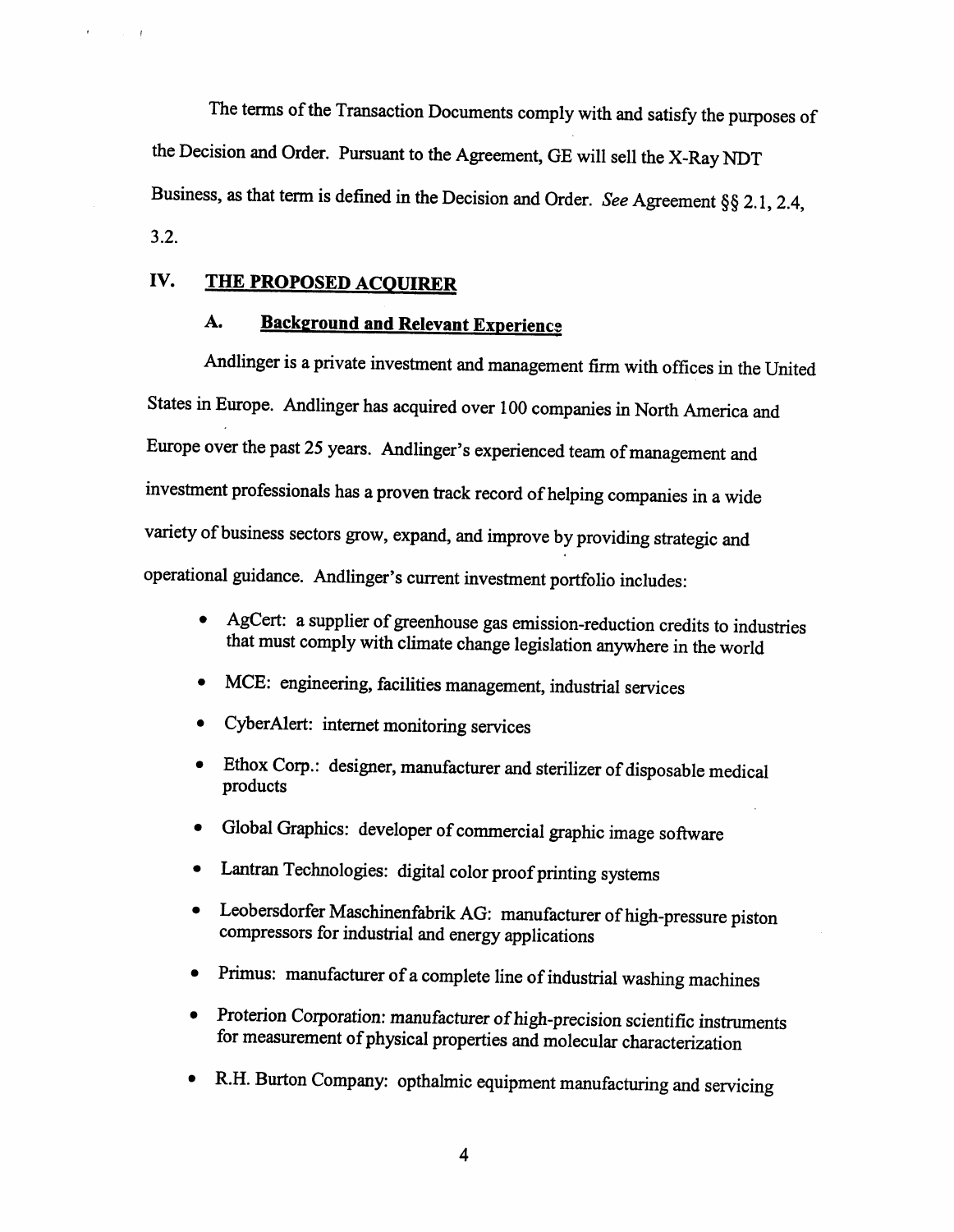- Synerlab: contract drug manufacturer and packager
- TM Window and Door: manufacturer of aluminum exterior windows and doors
- Xanalys: information management software for law enforcement, intelligence and fraud detection

Andlinger plans to retain and work closely with the existing management team of the X-Ray NDT Business, which will participate in the ownership of the business. Thus, the X-Ray NDT Business will remain a viable and effective competitor in the research, development, manufacture and sale of X-Ray NDT products. We understand that Andlinger has provided detailed information about its plans for operating the X-Ray NDT Business directly to FTC staff. At the request of FTC staff, this information has not been shared with GE.

#### **B.** Financial Capabilty

Each of the Andlinger portfolio companies is a completely independent entity, locally managed and controlled, and there are no financial statements prepared or available with respect to Andlinger and all such companies as a group. However , on an anualized basis, the portfolio companies of Andlinger have aggregate revenues in excess of \$1 billion, total assets in excess of \$800 million and approximately 9,000 employees.

#### V. ABSENCE OF MARKET PRESENCE

Andlinger does not curently engage in the research, development, manufacture or sale of X-Ray NDT Products. Accordingly, the divestiture of the X-Ray NDT Business to Andlinger does not create any competitive concerns.

#### VI. CONCLUSION

The proposed divestitue to Andlinger will accomplish the puroses of the Consent Agreement and remedy any alleged lessening of competition in the market for

5